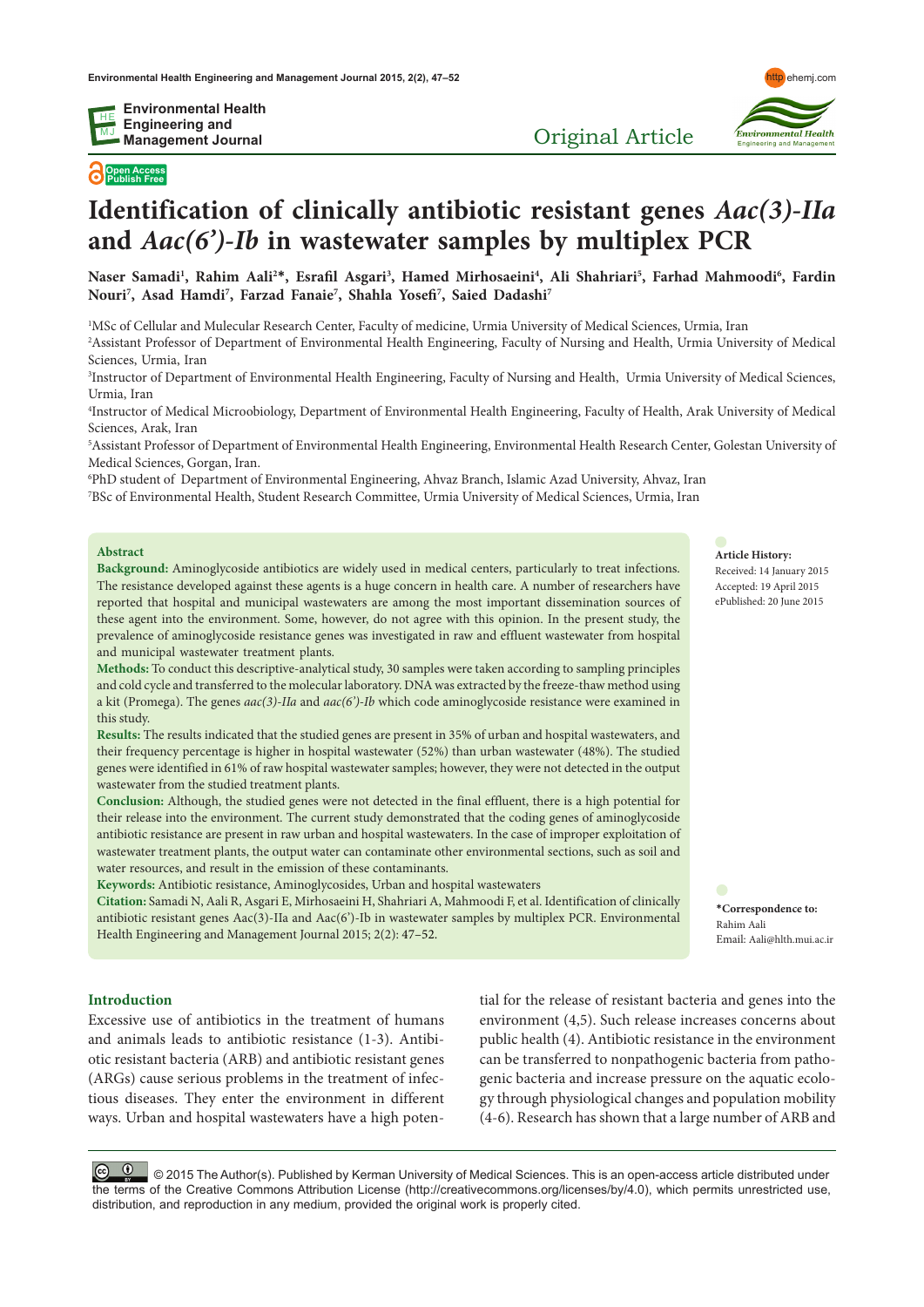ARGs, in particular hospital strains, have been found in regions where hospital wastewaters have been discharged (7). Importantly, some of these contaminated water resources are used for public water supplies. Some investigations have revealed that discharge of hospital wastewater is associated with the widespread dissemination of resistant bacteria in the environment (1). Other studies have demonstrated that urban wastewaters are important means through which resistant bacteria and genes are discharged into the environment (8). Some researchers have shown that resistant bacteria and genes are rarely removed from wastewater in treatment plant facilities (3,4). Some studies have even indicated that the number of resistant bacteria increases in such facilities (9).

Aminoglycosides are a group of medications that have similar chemical, antimicrobial, pharmacological, and toxic properties. Currently, this group includes streptomycin, gentamicin, tobramycin, kanamycin, amikacin, netilmicin, neomycin, sizomycin, and others (10). Aminoglycoside antibiotics are widely used in medical centers to treat life-threatening infections caused by gram-negative bacteria (10,11). Resistance to aminoglycosides is often caused by drug enzymatic changes by phosphorylation, adenylation, and acetylation of amine and hydroxyl groups, the most common mechanism of antibiotic resistance in bacteria (12). Among enzymes that change aminoglycosides, the *aac(6')-Ib* is predominant and causes resistance to many antibiotics. This gene was first identified in 1986 in *Klebsiella pneumoniae* isolates (13). Although the production of aminoglycoside-changing enzymes is the most common mechanism for producing resistance to aminoglycosides, the gram-negative bacteria that produce 16S rRNA methylase have become increasingly prevalent in recent years (14), and such widespread resistance to aminoglycosides has become a huge challenge to the medical profession (15). Filipova et al (16) and Chandrakanth et al (17) reported aminoglycoside resistant bacteria isolated from clinical environments. The *aac* gene is distributed in different microorganisms isolated from polluted waters (18-20). Szczepanowski et al (21) reported that aminoglycoside resistance genes prevailed in clinical compartments and can be spread to the environment through hospital wastewater. Considering the risk of these pollutant genes entering the environment, this study examined the prevalence of the *aac(3)-IIa* and *aac(6')-Ib* resistant genes in raw and wastewater effluent and determined the role of urban wastewater treatment plants in

#### **Table 1.** Characteristics of primers

removing/reducing *aac* genes.

#### **Methods**

### Preparation of samples

A certain volume of the main samples (50 ml) was taken and centrifuged for 10 minutes at 6000 rpm. The sediment was extracted, 300 μl of distilled water was added, and the solution was subjected to freeze and thaw using liquid nitrogen and boiling water, each for 1 minute periodically at 4-5 stages (22).

#### DNA extraction

DNA was extracted using a Promega Wizard Genomic DNA purification kit, (Madison, WI) in 3 stages. In the lysing stage of the cell, pipetting was performed well after the addition of cell lyse solution (600 μl). The solution was then incubated at 80°C for 5 minutes. Finally, RNase was added, and the solution was incubated again for 15-60 minutes at 37°C. At the protein precipitation stage, 200 μl of precipitation solution was added and incubated for 5 minutes on ice, followed by centrifugation at 13000-16000 rpm for 3 minutes. At the DNA precipitation stage, the top liquid was transferred to a tube containing 600 μl of isopropanol at room temperature and mixed. Afterwards, 600 μl of 70% ethanol was added at room temperature and the mixture was centrifuged for 2 minuts at 13 000-16 000 rpm. The ethanol was then removed and the tubes dried under ambient conditions. DNA was suspended in 100 μl of distilled water and kept for 1 night at 4°C; it was ultimately maintained at -20°C until molecular experiments were performed. The concentration of the extracted DNA was read by spectrophotometry (Nanodrop ND 1000).

### PCR method

The pair of primers used to amplify the *aac(3)-IIa* and *aac(6')-Ib* genes are listed in Table 1. PCR amplification was conducted at a volume of 25  $\lambda$  containing 2.5 μl buffer 10X PCR, 1 μl of each primer, 0.75 μl of  $MgCl_2$ , 0.5 μl of dNTP, 0.35 μl of tag polymerase, 2 μl of the DNA template, and 14.9 μl of deionized water. All PCR experiments had positive and negative controls. The process was performed using the initial denaturation stage for 5 minutes at 94°C, 35 cycles at 94°C for 45 seconds (denaturation), at 53°C for 30 seconds (annealing), and at 72°C for 1 minute (extension). The final extension was performed at 72°C for 10 minute. PCR products were investigated using electrophoresis (1.5%) and DNA safe stain. They were then de-

| <b>Primers</b> | Target gene   | Sequence (5'-3')                                                  | Amplified size (bp) | Annealing temperature (°C) | <b>References</b> |
|----------------|---------------|-------------------------------------------------------------------|---------------------|----------------------------|-------------------|
| R              | $Aac(3)$ -Ila | F: 5-CGGAAGGCAATAACGGAG-3<br>R: 5 - TCGAACAGGTAGCACTGAG -3        | 749 bp              | $53^{\circ}$ C             | (23)              |
| R              | $Aac(6')-1b$  | F: 5'-ATG ACT GAG CAT GAC CTT G-3'<br>R: 5'-AAGGGTTAGGCAACACTG-3' | 524 bp              | $53^{\circ}$ C             | (23)              |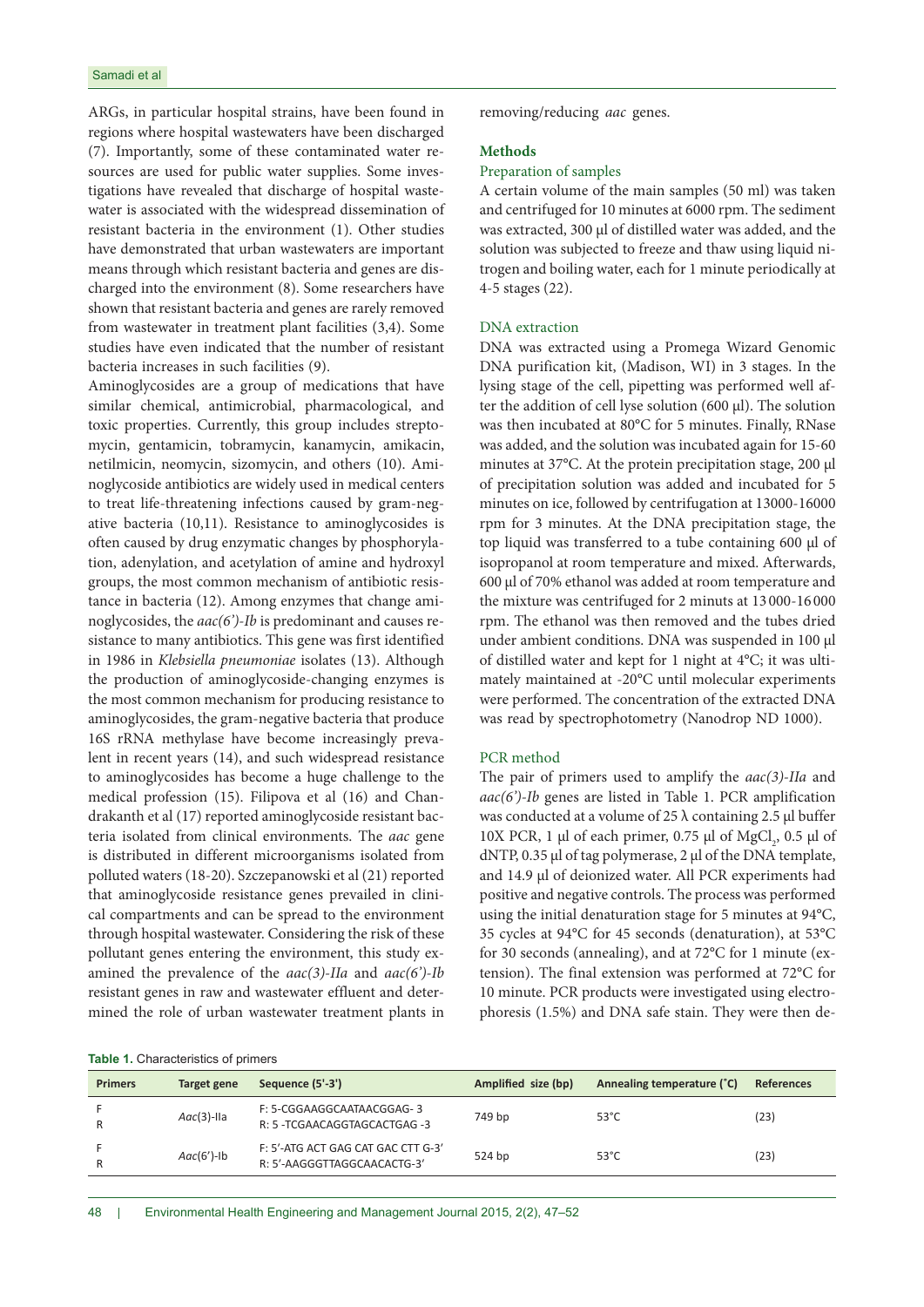tected on Transluminar UV.

#### Data analysis

To compare the presence and absence of genes among various sites, the chi-square test was employed. McNemar test was utilized before and after each treatment plant.

# **Results**

Amplified multiplex genes are illustrated in Figure 1. The results indicated that *aac(3)-IIa* and *aac(6')-Ib*genes were found in 35% of the samples (Figure 2A). The *aac(3)-IIa* (37%) was found in a larger number of samples than the *aac(6')-Ib* gene (33%) (Figure 2B). Distinctive analysis of urban and hospital wastewaters indicated that the detection percentage of the studied genes was higher in hospital wastewaters (52%) than in urban wastewaters (48%) (Figure 2C).

The results revealed that the *aac(3)-IIa* gene was present in 50% of the hospital wastewater samples, while *aac(6')- Ib* was observed in 42% of the samples. The studied genes were found in 28% of the urban wastewater samples. In-



and *aac(6')-Ib*(524 bp).

vestigations of the input and output of urban wastewaters indicated that, generally, 56% of the studied genes were found in the input. *aac(3)-IIa* and *aac(6')-Ib* were presented in the raw samples 56% and 44%, respectively. The studied genes were found in none of the effluent of urban wastewater treatment plants, but in 61% of the wastewater samples from hospitals. One of the studied hospitals had its own wastewater treatment plant; the results demonstrated that 83% of samples from this plant's raw wastewater contained the studied genes, but none of the genes were found in the effluent.

## **Discussion**

Aminoglycoside antibiotics are widely used in medical clinics, especially to treat life-threating infections caused by gram-negative bacteria (24-26). Because of the widespread incidence of aminoglycoside resistance and the resulting complications for the medical field (24), the present study investigated two aminoglycoside-resistance genes. Clinical genes resistant to aminoglycosides were found to be present in municipal wastewaters. In their studies, Guardabassi et al (27), Heuer et al (18), and Aali et al (8) also indicated that the genes resistant to aminoglycosides exist in environmental resources. The results of this study revealed the lowest percentage of clinically genes. The results of other studies also confirm these findings. Jakobsen et al (28) found *aac* genes in wastewater isolates and showed a possible dissemination of *aac* from hospital to wastewater. Aali et al (8) reported an association between the lowest number of bacteria and aminoglycosideresistance genes. The reason can be attributed to less use of aminoglycoside antibiotics. Recently, the consumption of some members of the aminoglycoside family (such as **Figure 1.** Aminoglycoside resistance genes, *aac(3)-IIa* (749) bp



**Figure 2.** (A) Overall detection of ARGs, (B) total detection of *aac(3)-Iia* and *aac(6')-Ib*, and (C) differences between municipal and hospital wastewaters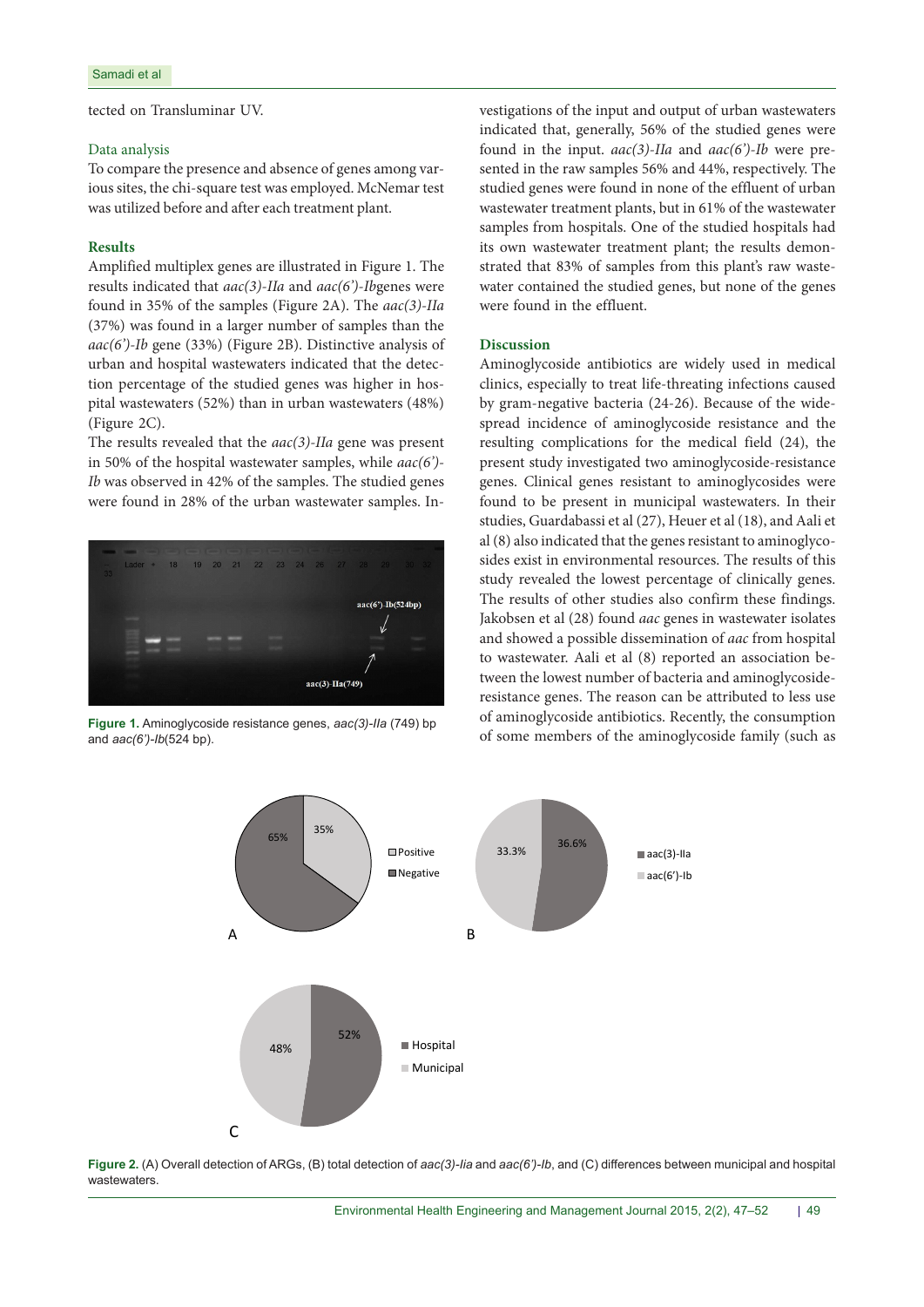gentamycin) has been limited because of side effects; however, studies have indicated that resistance can develop even in low antibiotic concentrations (29). Heuer et al (18) attributed the diversity of the genes that code resistance to gentamycin (including *Aac3-I*) in different environments to the increased frequency of genetic transfer elements. The primary mechanism involved in resistance to gentamycin has been reported as enzyme deactivation, and over 50 types of enzyme have been identified. These enzymes, based on their biochemical action, include acetyltransferases, phosphotransferases, and nucleotidyl transferases (adenylyl tranferases) (16,17,30). These enzymes are coded by various genes, including *Aac*, *Aph*, and *Ant* (*Aad*). The mentioned enzymes and the coder genes have been identified in a wide range of isolated bacteria (*Aeromonas, Escherichia, Vibrio, Salmonella,* and *Listeria*) from hospital environments and contaminated waters (18-20). The *Aac3* gene has been identified as the coder of aminoglycoside-N-acetyl transferases in the microbial populations isolated from wastewater treatment facilities, river water, and agricultural regions (31,32). This can also be applicable to this study, yet complementary research is necessary to investigate the role of key factors in genetic transfer in the studied wastewaters.

The findings of the current study revealed that the percentages of *aac(3)-IIa* and *aac(6')-Ib* genes are higher in hospital wastewaters than in urban wastewaters. These results are consistent with those of other researchers. The high rate of aminoglycoside-resistance genes in hospitals can be caused by common unnecessary prescriptions for patients. This also demonstrates the aminoglycoside resistant mobile genetic agents' movements between clinical and environmental bacteria (18). Plasmid and integrons have main roles in the dissemination of these agents (30). In their study of the *Aac3-1* gene, Aali et al (8) reported that the genes and bacteria resistant to aminoglycosides are more prevalent in hospital than urban wastewaters. Their low percentage in urban wastewaters can be related to process design and operation. The *aac(3)-IIa*gene was identified in hospital wastewaters more than the *aac(6')-Ib* gene. This can be due to bacteria carrying or better expression of the *aac(3)-IIa* gene.

In the current study, contrary to other studies, neither *aac(3)-IIa* nor *aac(6')-Ib* genes were detected in effluent wastewater samples from different wastewater treatment plants. Szczepanowski et al (21) identified many aminoglycoside resistance genes (eg, *aacA*, *aacA1*, *aacA4*, *aacA7*, *aacA29b*, *aacC1*, *aacC2*, *aacC3*, *aacC4*, *aac(3)-Id*, and *aac[69]-Im*) in the final effluent of wastewater treatment plants. The absence of the studied resistance genes in the effluent wastewater can be due to the effect of the plant's disinfection unit, the shock caused by a huge organic load, or the specific conditions of the wastewater treatment plants.

# **Conclusion**

Human contact with resistant bacteria and genes has been a health concern associated with the management of diseases. This contact can occur through various means such as environmental resources. Hospital and urban wastewater plays a great role in the spread of resistant genes and bacteria. Wastewater treatment plants are very important as a controlling barrier against these contaminants entering environmental resources. Therefore, the design, operation, and continual monitoring of the effluent from treatment plants together with the monitoring of design parameters can be essential in the success of wastewater treatment plants in controlling these pollutants. Various parameters of treatment together with gene expression and the way genes are affected in the wastewater treatment process require further broad and extensive research. The presence of *aac(3)-IIa* and *aac(6')-Ib* genes in the wastewater samples of treatment plants indicates that conventional treatment approaches cannot guarantee the absence of these genes; thus it is suggested that more advanced methods be applied to control antibiotic-resistant genes.

# **Acknowledgments**

The authors would like to thank the staff of the Cellular and Molecular Laboratory (Urmia Medicine Faculty) and Dr. Nikaeen, Head of the Advanced Environmental Molecular Laboratory (Department of Environmental Health Engineering), Isfahan University of Medical Sciences.

## **Ethical issues**

The authors certify that all data collected during the study is presented in this manuscript, and no data from the study has been or will be published separately.

### **Competing interests**

The authors declare that they have no competing interests.

# **Authors' contributions**

RA designed the study. NS (PCR setup), RA (DNA extraction and PCR setup), FF (testing), FN (testing), AH (testing), SD (testing) and SHY (testing) did the lab work, and ASH, HM, and FM performed the literature search and wrote the manuscript. All authors critically reviewed, refined, and approved the manuscript.

#### **References**

- 1. Kümmerer K. The presence of pharmaceuticals in the environment due to human use--present knowledge and future challenges. J Environ Manageme 2009; 90(8): 2354-66.
- 2. Tao R, Ying GG, Su HC, Zhou HW, Sidhu JP. Detection of antibiotic resistance and tetracycline resistance genes in Enterobacteriaceae isolated from the Pearl rivers in South China. Environ Pollut 2010;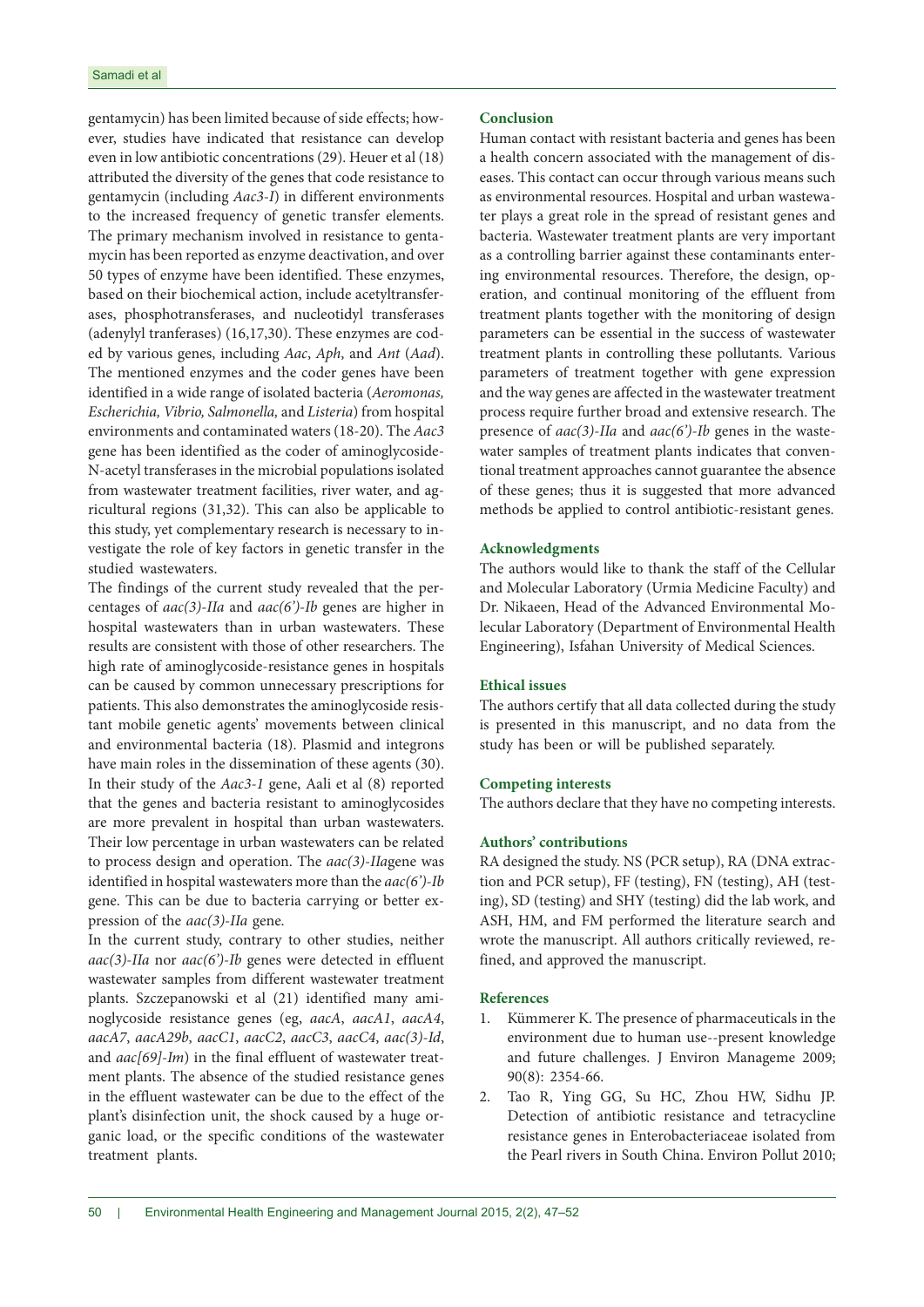158(6): 2101-9.

- 3. Kim S, Aga DS. Potential ecological and human health impacts of antibiotics and antibiotic-resistant bacteria from wastewater treatment plants. J Toxicol Environ Health B Crit Rev 2007; 10(8): 559-73.
- 4. Munir M, Wong K, Xagoraraki I. Release of antibiotic resistant bacteria and genes in the effluent and biosolids of five wastewater utilities in Michigan. Water Res 2011; 45(2): 681-93.
- 5. Gao P, Munir M, Xagoraraki I. Correlation of tetracycline and sulfonamide antibiotics with corresponding resistance genes and resistant bacteria in a conventional municipal wastewater treatment plant. Sci Total Environ 2012; 421-422: 173-83.
- 6. Pruden A, Larsson DG, Amézquita A, Collignon P, Brandt KK, Graham DW, et al. Management Options for Reducing the Release of Antibiotics and Antibiotic Resistance Genes to the Environment. Environ Health Perspect 2013; 121(8): 875.
- 7. Rahube TO, Yost CK. Antibiotic resistance plasmids in wastewater treatment plants and their possible dissemination into the environment. Afr J Biotechnol 2010; 9(54): 9183-90.
- 8. Aali R, Nikaeen M, Khanahmad H, Hassanzadeh A. Monitoring and comparison of antibiotic resistant bacteria and their resistance genes in municipal and hospital wastewaters. Int J Prev Med 2014; 5(7): 887- 94.
- 9. Aali R, Nikaeen M, Khanahmad H, Hejazi Z, Kazemi M, Hassanzadeh A. Occurrence of tetracycline resistant bacteria and resistance gene(tetW) in hospital and municipal wastewaters. Fresenius Environmental Bulletin 2014; 23(10a): 2560-6.
- 10. Klare I, Konstabel C, Badstübner D, Werner G, Witte W. Occurrence and spread of antibiotic resistances in Enterococcus faecium. Int J Food Microbiol 2003; 88(2-3): 269-90.
- 11. Bradfor PA. Extended-spectrum beta–lactamases in the 21st century: characterization, epidemiology, and detection of this important resistance threat. Clin Microbiol Rev 2001; 14(4): 933-51.
- 12. Wright GD. Antibiotic resistance in the environment: a link to the clinic? Curr Opin Microbiol 2010; 13(5): 589-94.
- 13. Savic M, Lovric J, Ilic Tomic T, Vasiljevic B, Conn LG. Determination of the target nucleosides for members of two families of 16S rRNA methyltransferases that confer resistance to partially overlapping groups of aminoglycoside antibiotics. Nucleic Acids Res 2009; 37(16): 5420-31.
- 14. Yamane K, Wachino JI, Suzuki S, Shibata N, Kato H, Shibayama K, et al. 16S rRNA Methylase producing, Gram-negative Pathogens. Emerg Infect Dis 2007; 13(4): 642-6.
- 15. Jawetz E, Melnick JL, Adelberg EA. Review of Medical Microbiology. 22nd ed. Los Altos: Appleton & Lange; 2007.
- 16. Filipova M, Bujdakova H, Drahovska H, Lišková A, Hanzen J. Occurrence of aminoglycoside-modifyingenzyme genesaac  $(6')$ -aph  $(2'')$ , aph  $(3')$ , ant  $(4')$ andant (6) in clinical isolates ofEnterococcus faecalis resistant to high-level of gentamicin and amikacin. Folia Microbiol (Praha) 2006; 51(1): 57-61.
- 17. Chandrakanth RK, Raju S, Patil S. Aminoglycosideresistance mechanisms in multidrug-resistant Staphylococcus aureus clinical isolates. Curr Microbiol 2008; 56(6): 558-62.
- 18. Heuer H, Krögerrecklenfort E, Wellington EM, Egan S, van Elsas JD, van Overbeek L, et al. Gentamicin resistance genes in environmental bacteria: prevalence and transfer. FEMS Microbiol Ecol 2002; 42(2): 289-302.
- 19. Tennstedt T, Szczepanowski R, Braun S, Pühler A, Schlüter A. Occurrence of integron-associated resistance gene cassettes located on antibiotic resistance plasmids isolated from a wastewater treatment plant. FEMS Microbiol Ecol 2003; 45(3): 239-52.
- 20. Tennstedt T, Szczepanowski R, Krahn I, Pühler A, Schlüter A. Sequence of the 68,869 bp IncP-1[alpha] plasmid pTB11 from a waste-water treatment plant reveals a highly conserved backbone, a Tn402-like integron and other transposable elements. Plasmid 2005; 53(3): 218-38.
- 21. Szczepanowski R, Linke B, Krahn I, Gartemann KH, Gützkow T, Eichler W, et al. Detection of 140 clinically relevant antibioticresistance genes in the plasmid metagenome of wastewater treatment plant bacteria showing reduced susceptibility to selected antibiotics. Microbiology 2009; 155: 2306-19.
- 22. Asghari FB, Nikaeen M, Mirhendi H. Rapid monitoring of Pseudomonas aeruginosa in hospital water systems: a key priority in prevention of nosocomial infection. FEMS Microbiol Lett 2013; 343(1): 77-81.
- 23. Samadi N, Hosainzadegan H, Akbari Qomi M. Assessment of  $aac(3')$ -IIa and  $aac(6')$ -Ib genes incidence involved in aminoglycoside resistance in Klebsiella.pneumoniae isolated from Clinical samples in urmia hospitals. Jundishapur Journal of Microbiology 2014: in press.
- 24. Yu FY, Yao D, Pan JY, Chen C, Qin ZQ, Parsons C, et al. High prevalence of plasmid-mediated 16S rRNA methylase gene rmtB among Escherichia coli clinical isolates from a Chinese teaching hospital. BMC Infect Dis 2010; 10: 184.
- 25. Bogaerts P, Galimand M, Bauraing C, Deplano A, Vanhoof R, De Mendonca R, et al. Emergence